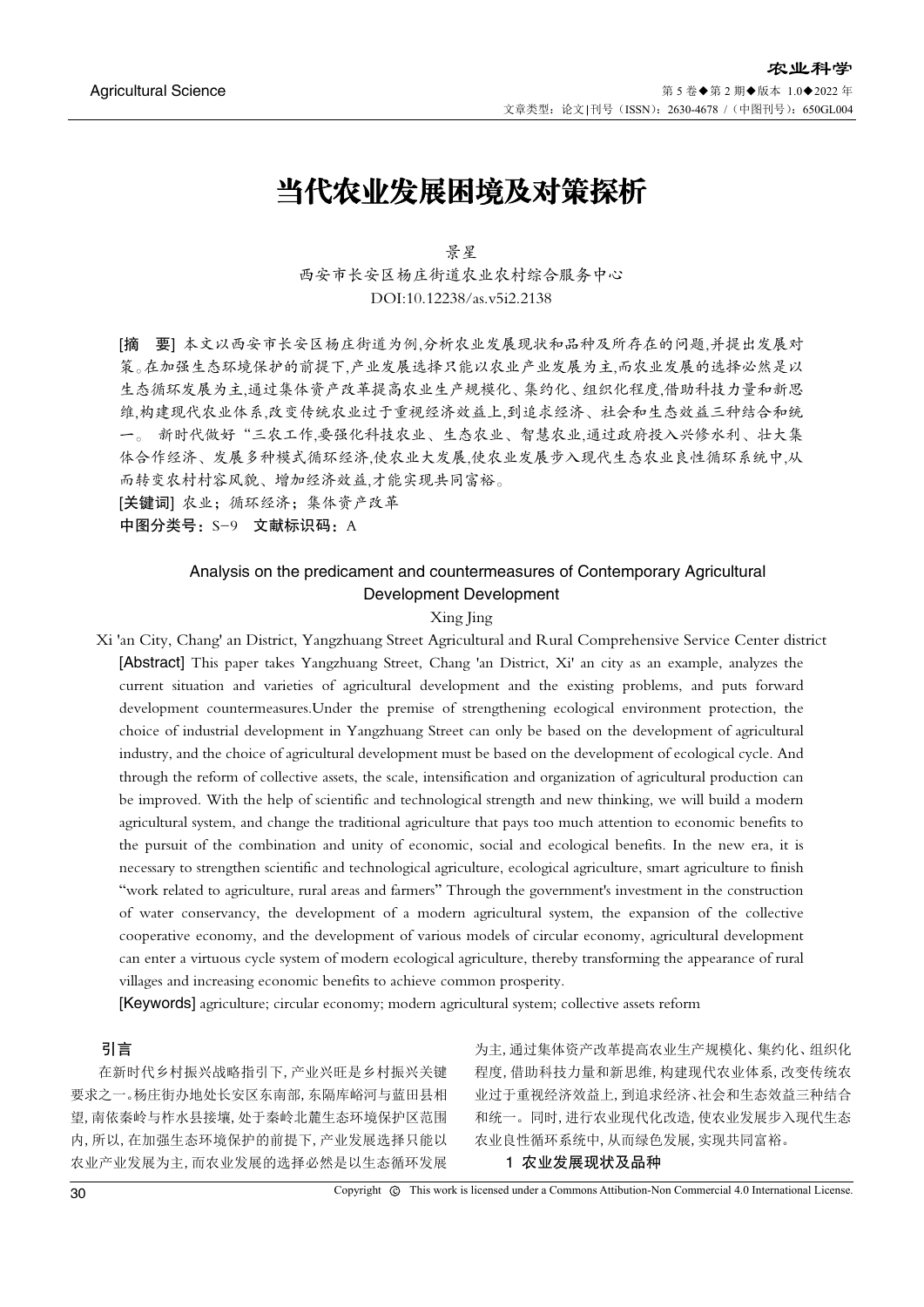杨庄街道总面积129.8平方公里,山区面积80%以上,西边为 塬,沟、岭交错,中部东为川,河、塘、渠纵横,生态自然资源丰 富,耕地面积2万亩以上,耕地1.76万亩,主要种植小麦、玉米为 主。辖12个行政村,共有村民小组106个、5200户,2020年人口普 查2.13万人,是典型的农业街办之一,目前农业生产以家庭为单 位的分散、细小的生产经营方式,基本实现农副产品加工机械 化,农业质量效益和竞争力不高,农民收入主要依靠外出务 工。粮食作物种植种类主要包括小麦、玉米、水稻、豆类、 薯类等。一年两熟,小麦—玉米或者油菜-玉米,油菜种植面积 较大,提倡油菜—小麦间作套种,油料作物面积扩大;豆类纯 种面积很少,长安群众习惯在玉米地套种,既不影响玉米产量, 收获豆子,又可肥田[1],套种的豆子有黄豆、绿豆、小豆、打豇 豆、菜豆等;薯类只有山药(洋芋)和红薯,后引进慈姑、榨菜、 地瓜等;葡萄、樱桃、草莓等时今水果生产保持强劲发展势头, 果业生产水平明显提高;长安终南山是天然的中草药材宝库, 植物药材种类繁多,蕴藏总量很大,其中杜仲是国家统一管理的 重点药材;境内主要有板栗、核桃、花椒、漆木、黑木耳、松 香、桂皮等山货特产。畜禽饲养,役牛发展较快,养猪发展很快, 长安奶山羊和山羊多,绵羊少,鸡、鸭、鹅家户少量喂养,填补零 碎花销;秦岭山区多野蜜蜂,养蜂者常收蜂群采集蜜糖,后亦曾 引进德国蜂、意大利蜂。

## 2 农业发展存在的问题

# 2.1农业质量效益和竞争力不高

农业种养植方式科技含量较低,基本是传统的原始产品产 出输出方式,生产经营规模化小,农业组织化和集约化程度较低, 产品产业化发展水平程度低,农产品生产附加值低,农业投入产 出比低。农业种养植新技术推广应用水平低,新产业发展培育力 度不高,缺乏例如农业科技研究示范园、农业苗木繁殖培育等新 型农业资源示范带动;土地经营权流转市场化机制缺乏,透明度 低。土地经营权平均分配的小规模经营效益低与农业产业规模 化经营效益高之间矛盾越加突出[2]。土地经营权在家庭承包经 营制基础下基本实行耕地在村组内平均分配,辖区内农业生产 仍以家庭为单位,保持着单个农户的小规模生产,而且这种分散 的随意的差异化种植及多元的利益追求,使得科技含量低的农 业只能依靠产业化经营以获取规模效益的农业生产方式没有实 施;农民的自给自足的小农思想严重,并且存在农民个体利益和 集体收益再次分配平衡问题,使得那些富裕农户参与集体生产 经营组织的积极性低,进而导致农业组织化规模化产业化的总 体竞争力弱。

## 2.2水利基础设施标准低

农村大部分水库、坝塘等农田水利设施老化问题突出,有的 淤泥太多,有的无法正常蓄水,农民缺少参加农田水利建设和管 理,导致管理以及维护工作难以有效落实,设施老化难以得到有 效解决。尤其是在山区,缺乏灌溉以及排涝工程的配套设施,加 之工程过于老化、工程设施年久失修、大坝渗漏现象较多、问 题水库多,灌溉效益、排水效益、排涝效益不断降低。受降雨和

生态环境较差等条件制约,不能正常排水,水土流失填埋严重。 农业水利发展模式属于粗放型,基础设施以及配套设施较为脆 弱,已经不能满足农村经济的发展。

#### 3 农业发展对策

## 3.1政府投入兴修水利

杨庄街道雨量主要分布在7月-9月,期间降水量约占年总降 水量的80%,所以兴修农田水利基础设施对服务于三农,促进乡 村振兴具有极大积极作用。首先要做好农田水利灌溉规划,根据 辖区农田地势地形,切实做好可行性研究报告、现场勘察等前期 论证工作,重点在于修复改善建设沟、渠、库、塘、坝等设施, 宜建渠建渠,宜铺管道铺管道,形成完整顺畅的农田灌溉系统; 然后需要积极争取上级项目,多渠道引进建设投入,抓住国家乡 村振兴战略重大机遇,用好用足用活国家在农村农田水利设施 建设投入的利好政策,搞好农田水利设施的改造和配套。最后, 健全农田水利管理运行机制,本着"谁受益谁管护"的原则,推 进河(湖)长责任制的落实,进一步解决运行管护主体模糊、运行 管护责任缺位、运行管护经费缺少等问题,最终构建山水林田湖 草一体化的生态保护和修复治理样板。

3.2发展多种模式循环经济

中国传统的农业生产方式就是种养一体,即粪便、秸秆等作 为农田农作物生长肥源,经过农业农田的耕播,达到生物降解、 物质转化等,使得农家的畜禽、鱼、蚕、沼气与农田、鱼塘、树 林、村落形成内部可以互相融合化解的共生的农村生态循环方 式的生态系统,一方面促进农业生产,另一方面满足基本生产生 活条件,这些都可以归为农业循环经济形态[3]。农村农村最常见 的生产方式依然是种养结合农业生产方式,即种植业向养殖业 提供饲料,养殖业向种植提供肥料,这样互相依存的业态形成了 稳定的生态循环农业体系。常见的有:"秸秆(林)-饲料-养殖 业"、"秸秆还田"、"鱼-桑-鸡"、"鱼藕共生"。建立种植示范园, 采用塑料薄膜覆盖、大棚栽培等新技术和选用高产优质杂交种 子,通过应用测土配方施肥、农田地力培育、营养元素管道输送 等现代农业技术,实现优质品无公害农产品生产方式。探索发展 休闲旅游创意农业,通过充分发掘农业原始的自然禀性,利用农 村闲置农宅发展创意民宿,同时将农田建设成可出租的类似QQ 农场耕作模式,将农业耕作与休闲餐饮等服务相结合,实现旅游 业发展,促进一、二、三产业融合,促进农业高效发展。

# 3.3发展壮大集体合作经济

继续深化农村集体产权制度改革,通过清产核资和建立新 型的农村集体经济运行组织,将农户资源资产量化到户,实现资 源变资产,资金变股金,农民变股东[4]。集体经济组织可以按照 现代公司经营理念,将库塘及荒宅等资源通过出租、联营、股份 合作等方式获得稳定的收入,实现集体资产安全增值,从而增加 村民收入和增强服务集体的能力。村集体经济组织也可以在协 调农户将名下的耕地自愿托管给社会化服务企业,从而解放其 劳动力以从事其他事业。进一步盘活闲置的资源和资产,以村集 体经济组织为主要力量,引导村集体的成员利用手中的土地等